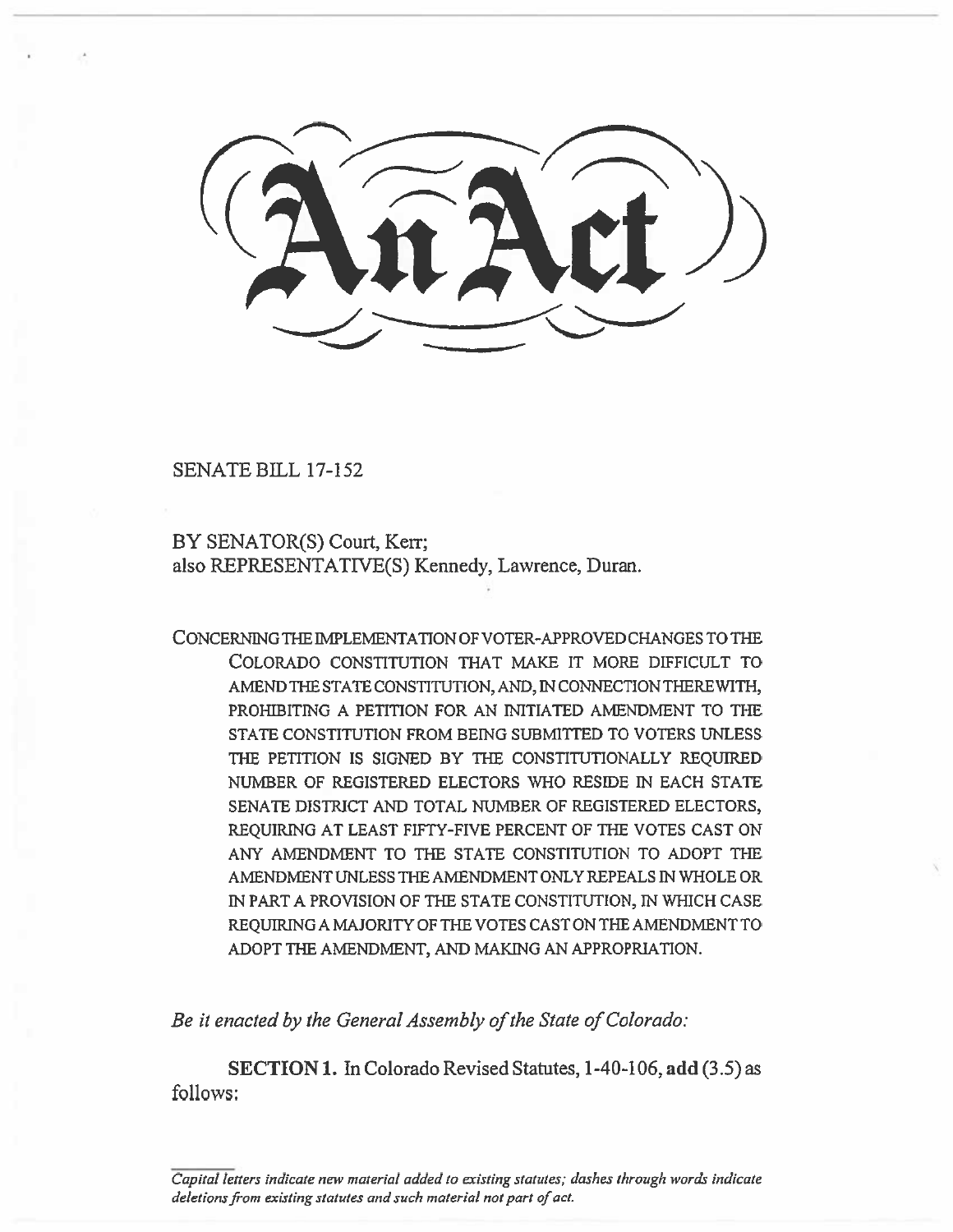**1-40-106. Title board - meetings - ballot title - initiative and referendum.** (3.5) FOR EVERY PROPOSED CONSTITUTIONAL AMENDMENT, THE TITLE BOARD SHALL DETERMINE WHETHER THE PROPOSED CONSTITUTIONAL AMENDMENT ONLY REPEALS IN WHOLE OR IN PART A PROVISION OF THE STATE CONSTITUTION FOR PURPOSES OF SECTION 1 (4)(b) OF ARTICLE V OF THE STATE CONSTITUTION. THE SECRETARY OF STATE SHALL KEEP A RECORD OF THE DETERMINATION MADE BY THE TITLE BOARD.

**SECTION 2.** In Colorado Revised Statutes, 1-40-107, **amend**  (1)(b) and (2); and **add (1)(a)(I11)** as follows:

**1-40-107. Rehearing - appeal - fees - signing. (1)** (a) (III) THE DESIGNATED REPRESENTATIVES OF THE PROPONENTS OR ANY REGISTERED ELECTOR WHO IS NOT SATISFIED WITH THE DETERMINATION BY THE TITLE BOARD MADE PURSUANT TO SECTION 1-40-106 (3.5) WITH RESPECT TO WHETHER A PETITION THAT PROPOSES A CONSTITUTIONAL AMENDMENT ONLY REPEALS IN WHOLE OR IN PART A PROVISION OF THE STATE CONSTITUTION MAY FILE A MOTION FOR A REHEARING WITH THE SECRETARY OF STATE WITHIN SEVEN DAYS AFTER THE TITLES AND SUBMISSION CLAUSE FOR THE INITIATIVE PETITION ARE SET ON THE GROUNDS THAT THE DETERMINATION IS INCORRECT.

(b) A motion for rehearing must be typewritten and set forth with particularity the grounds for rehearing. Ifthe motion claims that the petition contains more than a single subject, then the motion must, at a minimum, include a short and plain statement of the reasons for the claim. If the motion claims that the title and submission clause set by the title board are unfair or that they do not fairly express the true meaning and intent of the proposed state law or constitutional amendment, then the motion must identify the specific wording that is challenged. If the motion claims that an estimate in the abstract is incorrect, the motion must include documentation that supports a different estimate. If the motion claims that the abstract is misleading or prejudicial or does not comply with the statutory requirements, the motion must specifically identify the specific wording that is challenged or the requirement at issue. The title board may modify the abstract based on information presented at the rehearing. IF THE MOTION CLAIMS THAT THE DETERMINATION OF WHETHER THE PETITION THAT PROPOSES A CONSTITUTIONAL AMENDMENT ONLY REPEALS IN WHOLE OR IN PART A CONSTITUTIONAL PROVISION IS INCORRECT, THE MOTION MUST INCLUDE A SHORT AND PLAIN STATEMENT OF THE REASONS FOR THE CLAIM.

PAGE 2-SENATE BILL 17-152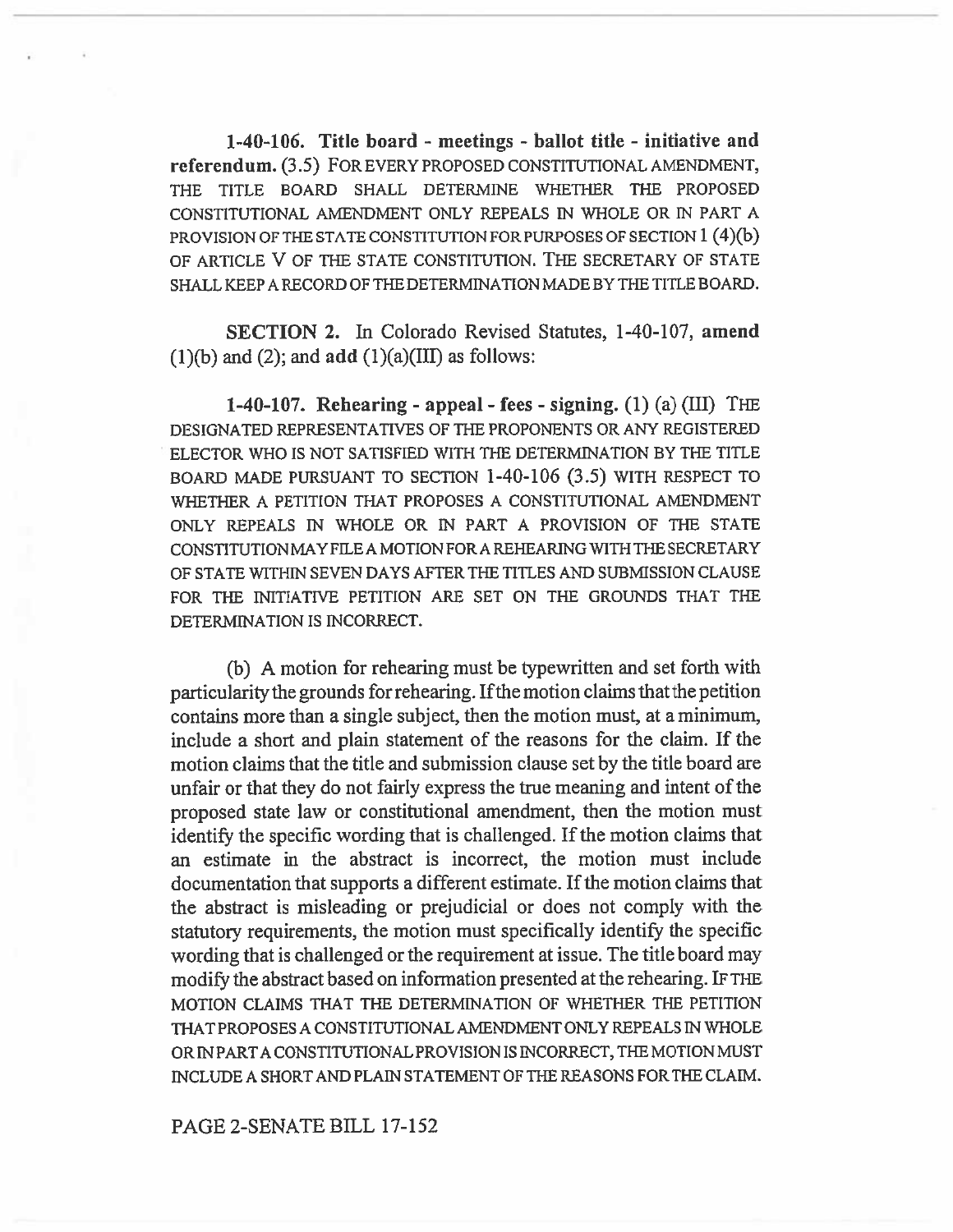(2) If any person presenting OR THE DESIGNATED REPRESENTATIVES OF THE PROPONENTS OF an initiative petition for which a motion for a rehearing is filed, any registered elector who filed a motion for a rehearing pursuant to subsection (1) of this section, or any other registered elector who appeared before the title board in support of or in opposition to a motion for rehearing is not satisfied with the ruling of the title board upon the motion, then the secretary of state shall furnish such person, upon request, a certified copy of the petition with the titles and submission clause of the proposed law or constitutional amendment, or the abstract, OR THE DETERMINATION WHETHER THE PETITION REPEALS IN WHOLE OR IN PART A CONSTITUTIONAL PROVISION, together with a certified copy of the motion for rehearing and of the ruling thereon. If filed with the clerk of the supreme court within seven days thereafter, the matter shall be disposed of promptly, consistent with the rights of the parties, either affirming the action of the title board or reversing it, in which latter case the court shall remand it with instructions, pointing out where the title board is in error.

SECTION 3. In Colorado Revised Statutes, 1-40-109, amend (1) as follows:

1-40-109. Signatures required - withdrawal.  $(1)(a)$  No petition for any initiated law or amendment to the state constitution shall be IS of any force or effect, nor shall the proposed law or amendment to the state constitution be submitted to the people of the state of Colorado for adoption or rejection at the polls, as is by law provided for, unless the petition for the submission of the initiated law or amendment to the state constitution is signed by the number of REGISTERED electors required by SECTION 1 (2) OF ARTICLE V OF the state constitution.

(b) NO PETITION FOR ANY INITIATED AMENDMENT TO THE STATE CONSTITUTION IS OF ANY FORCE OR EFFECT, NOR SHALL THE INITIATED AMENDMENT TO THE STATE CONSTITUTION BE SUBMITTED TO THE PEOPLE OF THE STATE OF COLORADO FOR ADOPTION OR REJECTION AT THE POLLS, AS IS BY LAW PROVIDED FOR, UNLESS THE PETITION FOR THE SUBMISSION OF THE INITIATED AMENDMENT TO THE STATE CONSTITUTION IS SIGNED BY THE NUMBER OF REGISTERED ELECTORS REQUIRED BY THE STATE CONSTITUTION WHO RESIDE IN EACH STATE SENATE DISTRICT IN COLORADO, SO LONG AS THE TOTAL NUMBER OF REGISTERED ELECTORS WHO HAVE SIGNED THE PETITION IS AT LEAST THE NUMBER OF REGISTERED ELECTORS REQUIRED BY SECTION 1 (2) OF ARTICLE V OF THE STATE CONSTITUTION. FOR PURPOSES

## PAGE 3-SENATE BILL 17-152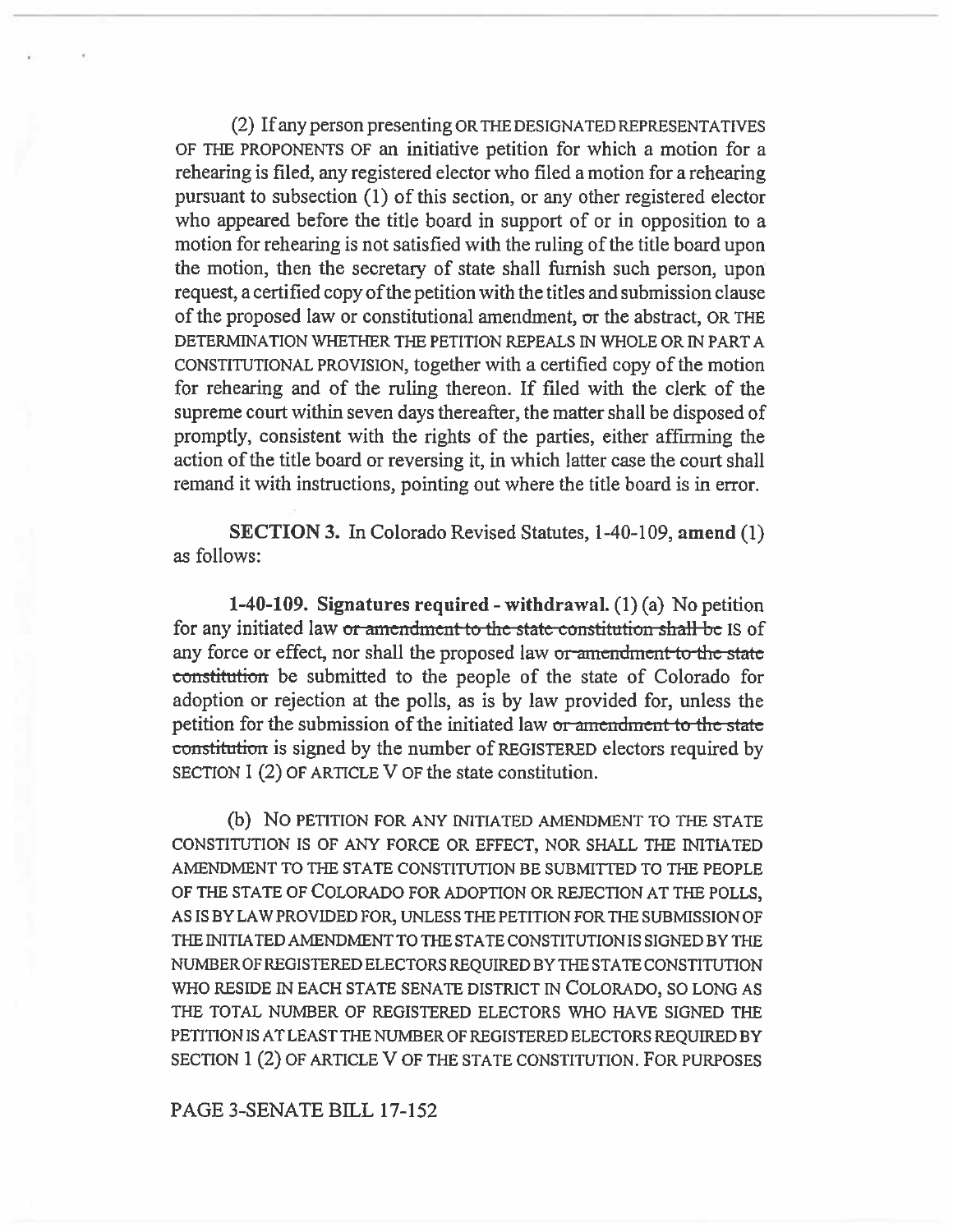OF THIS SUBSECTION (1)(b), THE NUMBER AND BOUNDARIES OF THE STATE SENATE DISTRICTS ARE THOSE IN EXISTENCE, AND THE NUMBER OF REGISTERED ELECTORS IN THE STATE SENATE DISTRICTS IS THOSE REGISTERED, AT THE TIME THE FORM OF THE PETITION IS APPROVED FOR CIRCULATION IN ACCORDANCE WITH SECTION 1-40-113 **(1)(a).** 

SECTION 4. In Colorado Revised Statutes, 1-40-113, add (1)(c) as follows:

1-40-113. Form - representatives of signers. (1) (c) THE SECRETARY OF STATE SHALL NOTIFY THE PROPONENTS AT THE TIME A PETITION FORMAT FOR AN INITIATED AMENDMENT TO THE STATE CONSTITUTION IS APPROVED PURSUANT TO SUBSECTION  $(1)(a)$  OF THIS SECTION OF THE NUMBER AND BOUNDARIES OF THE STATE SENATE DISTRICTS IN EXISTENCE AND THE NUMBER OF REGISTERED ELECTORS IN EACH STATE SENATE DISTRICT AT THE TIME OF APPROVAL.

SECTION 5. In Colorado Revised Statutes, 1-40-116, amend (4) as follows:

**1-40-116. Validation - ballot** issues - random sampling - rules. (4) (a) The secretary of state shall verify EXAMINE the signatures on the petition by use of random sampling. The random sample of signatures to be verified shall EXAMINED MUST be drawn so that every signature filed with the secretary of state shall be IS given an equal opportunity to be included in the sample. The secretary of state is authorized to engage in rule-making to establish the appropriate methodology for conducting such random sample.

(b)  $(I)$  The random sampling shall TO VALIDATE SIGNATURES ON A PETITION PROPOSING AN INITIATED LAW MUST include an examination ofno less than five percent of the signatures, but in no event less FEWER than four thousand signatures. If the random sample verification EXAMINATION establishes that the number of valid signatures is ninety percent or less of the number of registered eligible electors needed to find the petition sufficient, the SECRETARY OF STATE SHALL DEEM THE petition sh**a**ll decentlered to be not sufficient. If the random sample verification establishes that the number of valid signatures totals one hundred ten percent or more of the number of required signatures of registered eligible electors, the SECRETARY OF STATE SHALL DEEM THE petition shall be deemed sufficient.

PAGE 4-SENATE BILL 17-152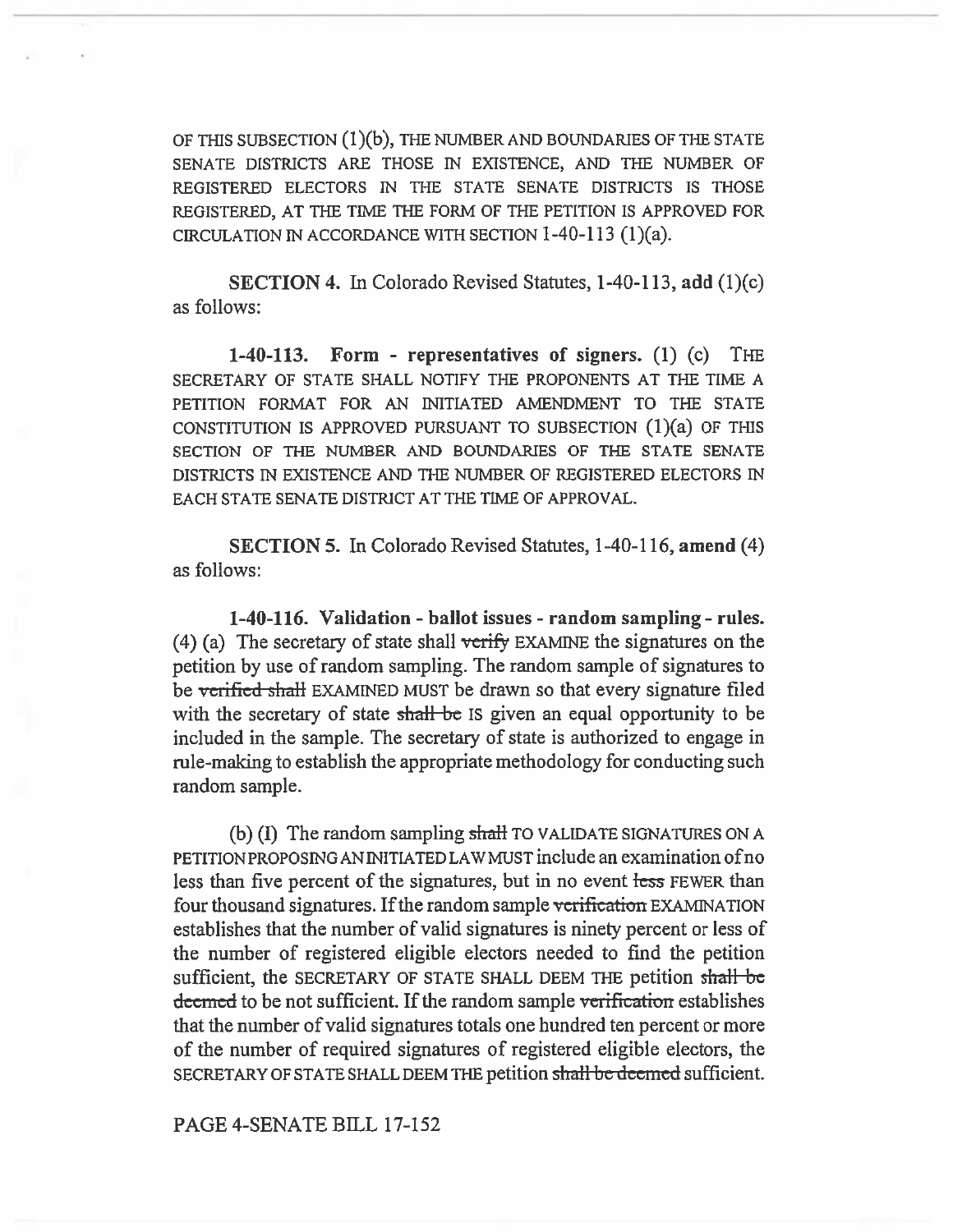If the random sampling SAMPLE shows the number of valid signatures to be more than ninety percent but less than one hundred ten percent of the number of signatures of registered eligible electors needed to declare the petition sufficient, the secretary of state shall order the examination and verification VALIDATION of each signature filed.

(II) THE RANDOM SAMPLING TO VALIDATE SIGNATURES ON A PETITION PROPOSING AN AMENDMENT TO THE STATE CONSTITUTION MUST INCLUDE AN EXAMINATION OF NO FEWER THAN FIVE PERCENT OF THE SIGNATURES, BUT IN NO EVENT LESS THAN FOUR THOUSAND SIGNATURES. IF THE RANDOM SAMPLE ESTABLISHES THAT THE NUMBER OF VALID SIGNATURES IS NINETY PERCENT OR LESS OF THE NUMBER OF REGISTERED ELECTORS REQUIRED BY SECTION 1 (2) OF ARTICLE V OF THE STATE CONSTITUTION TO FIND THE PETITION SUFFICIENT, THE SECRETARY OF STATE SHALL DEEM THE PETITION TO BE NOT SUFFICIENT. IF THE RANDOM SAMPLE SHOWS THE NUMBER OF VALID SIGNATURES TO BE MORE THAN NINETY PERCENT OF THE NUMBER OF REGISTERED ELECTORS REQUIRED BY SECTION 1(2) OF ARTICLE V OF THE STATE CONSTITUTION TO DECLARE THE PETITION SUFFICIENT, THE SECRETARY OF STATE SHALL ORDER THE EXAMINATION OF EACH SIGNATURE FILED.

**SECTION 6.** In Colorado Revised Statutes, **amend 1-40-117** as follows:

**1-40-117. Statement of sufficiency - cure.** (1) After examining the petition:

(a) IF THE PETITION PROPOSES A LAW, the secretary of state shall issue a statement as to whether a sufficient number of valid signatures appears to have been submitted to certify the petition to the ballot; OR

(b) IF THE PETITION PROPOSES AN AMENDMENT TO THE STATE CONSTITUTION, THE SECRETARY OF STATE SHALL ISSUE A STATEMENT AS TO WHETHER A SUFFICIENT NUMBER OF VALID SIGNATURES FROM EACH STATE SENATE DISTRICT AND A SUFFICIENT TOTAL NUMBER OF VALID SIGNATURES APPEAR TO HAVE BEEN SUBMITTED TO CERTIFY THE PETITION TO THE BALLOT.

(2) If the petition PROPOSES AN INITIATED LAW AND was verified VALIDATED by random sample, the statement shall MUST contain the total

## PAGE 5-SENATE BILL 17-152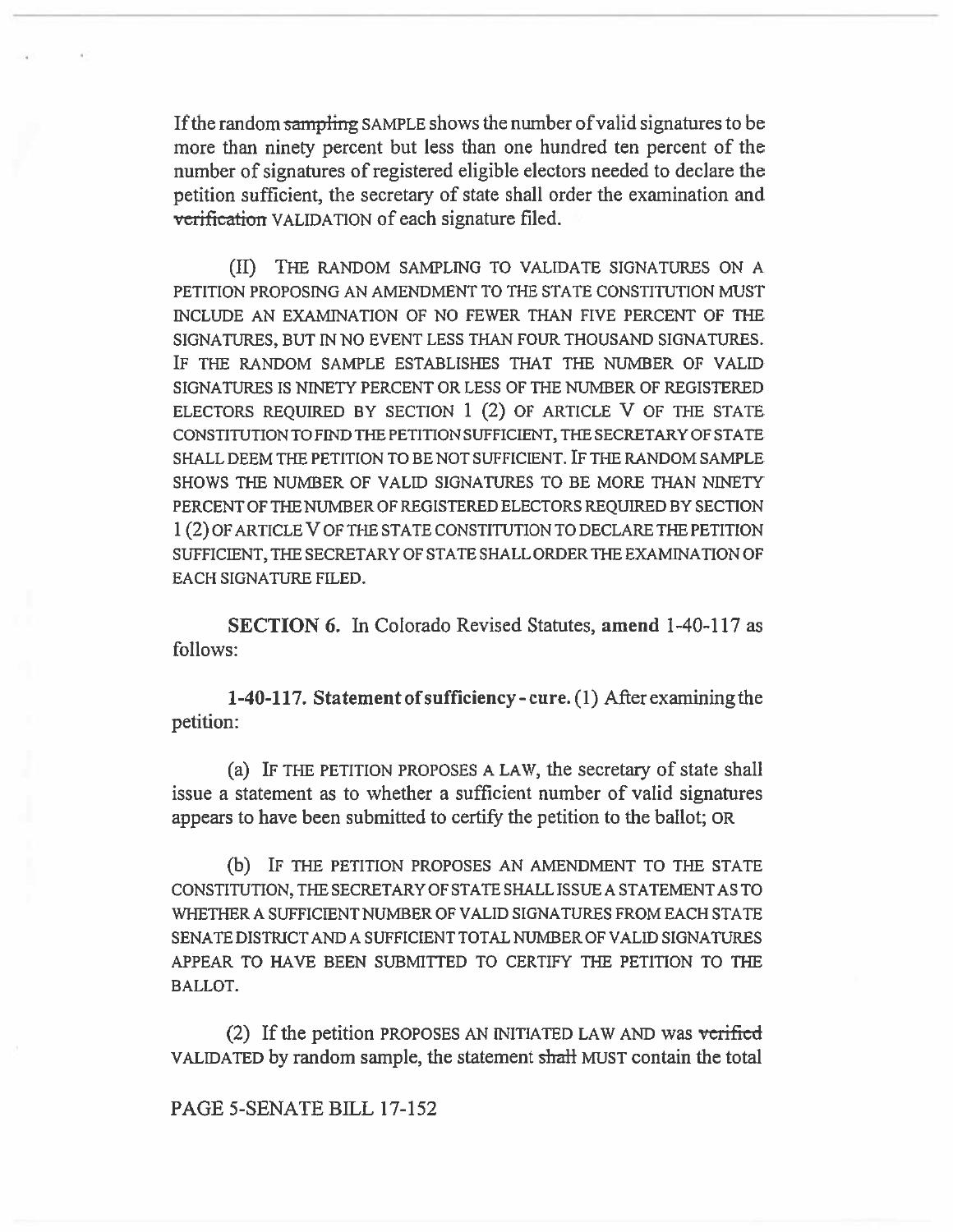number of signatures submitted and whether the number of signatures presumed valid was ninety percent of the required total or less or one hundred ten percent of the required total or more.

(3) (a) If the secretary declares that the petition appears not to have a sufficient number of valid signatures, the statement issued by the secretary shall MUST specify the number of sufficient and insufficient signatures. The secretary shall identify by section number and line number within the section those signatures found to be insufficient and the grounds for the insufficiency. Such information shall be kept on file for public inspection in accordance with section 1-40-118.

(b) In the event the secretary of state issues a statement declaring that a petition, having first been submitted with the required number of signatures, appears not to have a sufficient number of TOTAL valid signatures, A SUFFICIENT NUMBER OF VALID SIGNATURES IN ONE OR MORE STATE SENATE DISTRICTS, OR BOTH, AS APPLICABLE, the designated representatives of the proponents may cure the insufficiency by filing an addendum to the original petition for the purpose of offering such number of additional signatures as will cure the insufficiency. No addendum offered as a cure shall be considered unless the addendum conforms to requirements for petitions outlined in sections 1-40-110, 1-40-111, and 1-40-113 and unless the addendum is filed with the secretary of state within the fifteen-day period after the insufficiency is declared and unless filed with the secretary of state no later than three months and three weeks before the election at which the initiative petition is to be voted on. **All**  filings under this paragraph (b) SUBSECTION (3)(b) shall be made by 3 p.m. on the day of filing. Upon submission of a timely filed addendum, the secretary of state shall order the examination and verification of each signature on the addendum. The addendum shall not be available to the public for a period of up to ten calendar days for such examination. After examining the petition, the secretary of state shall, within ten calendar days, issue a statement as to whether the addendum cures the insufficiency INSUFFICIENCIES found in the original petition.

**SECTION 7.** In Colorado Revised Statutes, **amend** 1-40-123 as follows:

**1-40-123. Counting of votes - effective date - conflicting provisions. (1)** The votes on all measures submitted to the people shall be

PAGE 6-SENATE **BILL** 17-152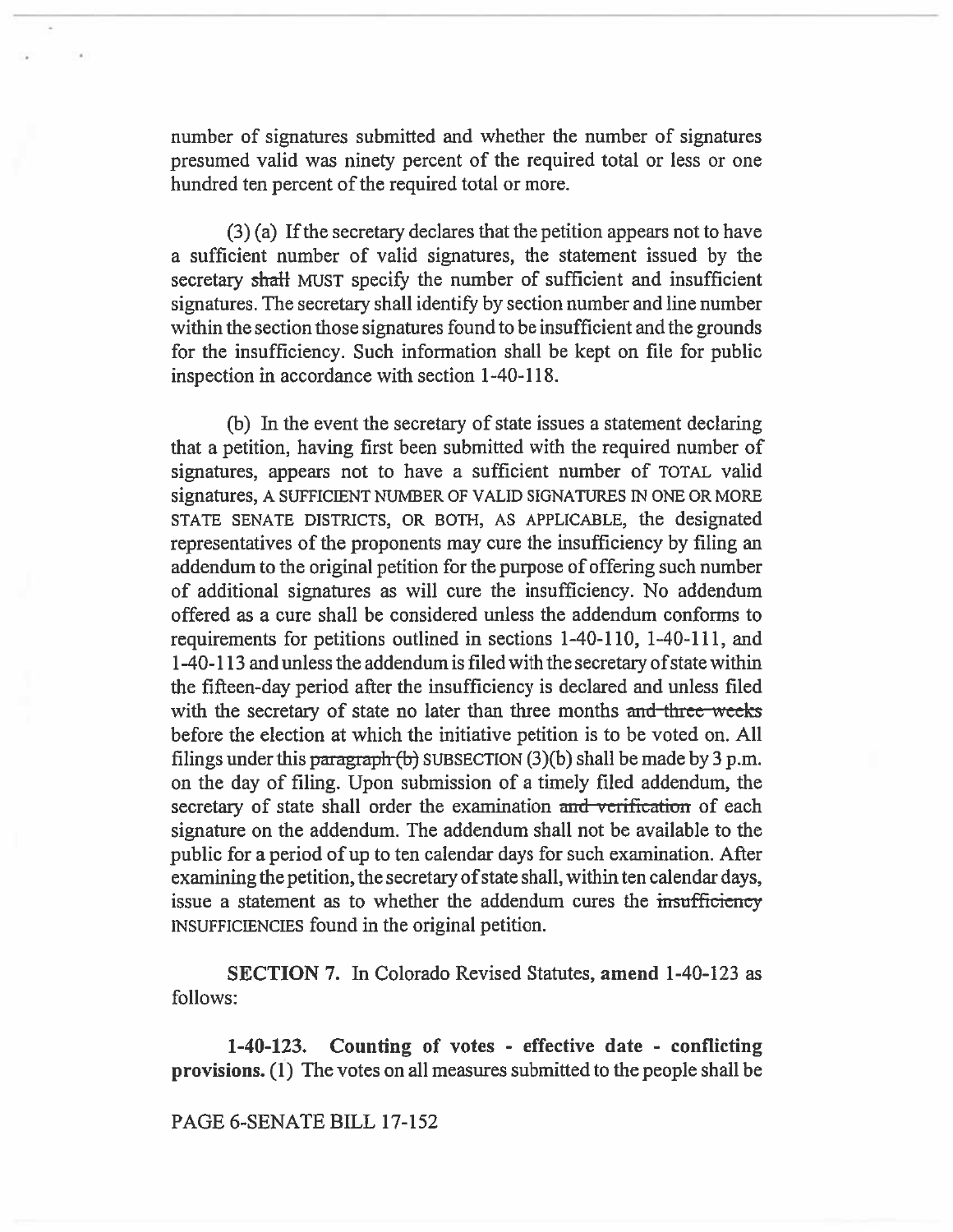counted and properly entered after the votes for candidates for office cast at the same election are counted and shall be counted, canvassed, and returned and the result determined and certified in the manner provided by law concerning other elections. The secretary of state who has certified the election shall, without delay, make and transmit to the governor a certificate of election. The measure shall take TAKES effect from and after the date of the official declaration of the vote by proclamation of the governor, but not later than thirty days after the votes have been canvassed, as provided in section 1 of article V of the state constitution.

(2) A majority of the votes cast thereon shall-adopt ADOPTS any measure submitted FOR A PROPOSED LAW, and, in case of adoption of conflicting provisions, the one that receives the greatest number of affirmative votes shall-prevail PREVAILS in all particulars as to which there is a conflict.

(3) AT LEAST FIFTY-FIVE PERCENT OF THE VOTES CAST THEREON ADOPTS ANY MEASURE SUBMITTED FOR AN AMENDMENT TO THE STATE CONSTITUTION; EXCEPT THAT A MAJORITY OF THE VOTES CAST THEREON ADOPTS ANY MEASURE SUBMITTED FOR AN AMENDMENT TO THE STATE CONSTITUTION THAT ONLY REPEALS IN WHOLE OR IN PART ANY PROVISION OF THE STATE CONSTITUTION. IN THE CASE OF ADOPTION OF CONFLICTING PROVISIONS, THE ONE THAT RECEIVES THE GREATEST NUMBER OF AFFIRMATIVE VOTES PREVAILS IN ALL PARTICULARS AS TO WHICH THERE IS A CONFLICT.

SECTION 8. Appropriation. For the 2017-18 state fiscal year, \$4,120 is appropriated to the department of state. This appropriation is from the department of state cash fund created in section 24-21-104 (3)(b), C.R.S. To implement this act, the department may use this appropriation for personal services.

**SECTION 9. Act subject to petition - effective date. This** act takes effect at 12:01 a.m. on the day following the expiration of the ninety-day period after final adjournment of the general assembly (August 9, 2017, if adjournment sine die is on May 10, 2017); except **that, if** a referendum petition is filed pursuant to section 1 (3) of article V of the state constitution against this act or an item, section, or part of this act within such period, then the act, item, section, or part will not take effect unless

## PAGE 7-SENATE BILL 17-152